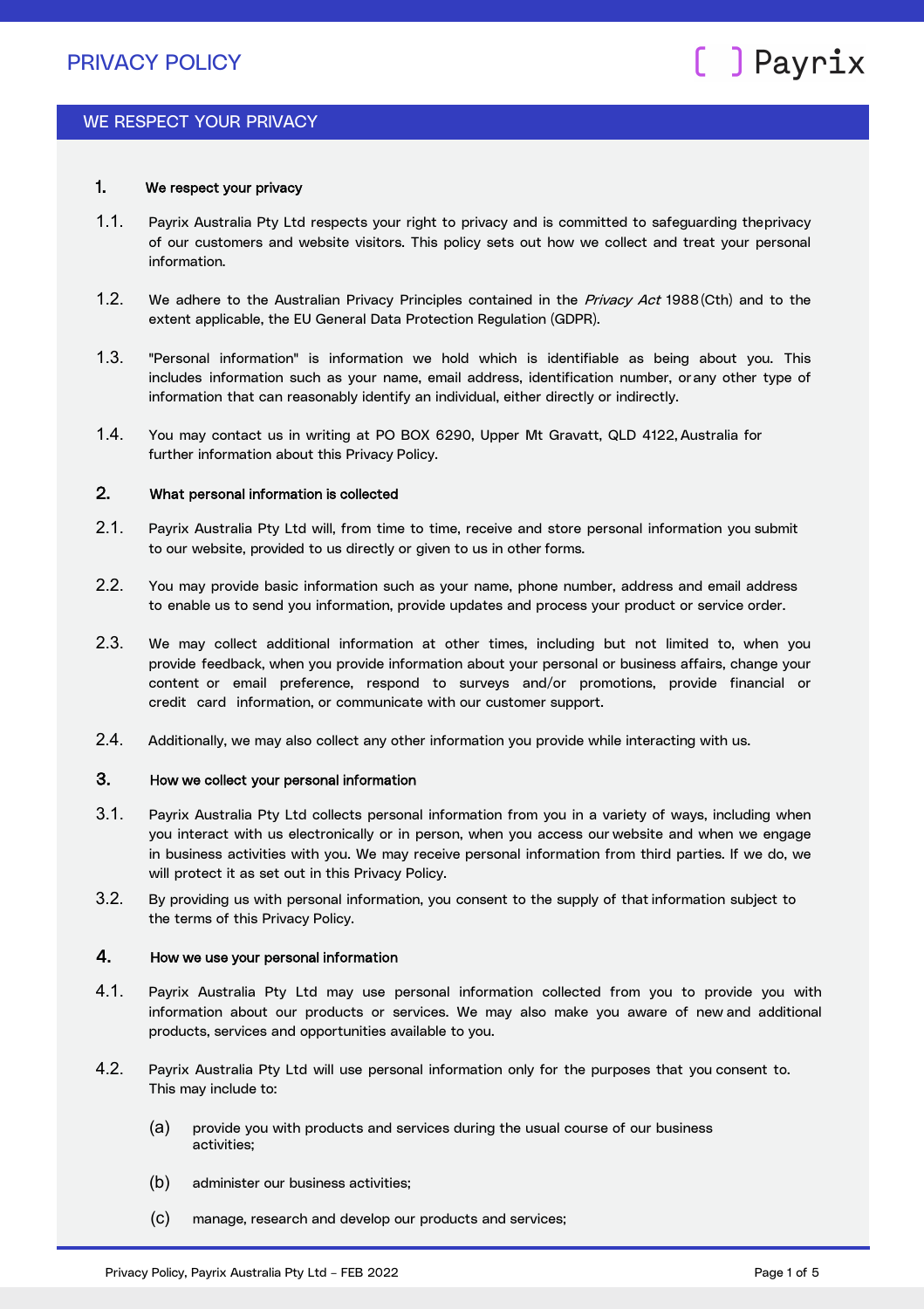### WE RESPECT YOUR PRIVACY

- (d) provide you with information about our products and services;
- (e) communicate with you by a variety of measures including, but not limited to, by telephone email, SMS or mail; and
- (f) investigate any complaints.

If you withhold your personal information, it may not be possible for us to provide you with our products and services or for you to fully access our website.

- 4.3. We may disclose your personal information to comply with a legal requirement, such as a law, regulation, court order, subpoena, warrant, legal proceedings or in response to a law enforcement agency request.
- 4.4. If there is a change of control in our business or a sale or transfer of business assets, we reserve the right to transfer to the extent permissible at law our user databases, together with any personal information and non-personal information contained in those databases.

### 5. Disclosure of your personal information

- 5.1. Payrix Australia Pty Ltd may disclose your personal information to any of our employees, officers, insurers, professional advisers, agents, suppliers or subcontractors insofar as reasonably necessary for the purposes set out in this privacy policy.
- 5.2. If we do disclose your personal information to a third party, we will protect it in accordance with this privacy policy.

### 6. General Data Protection Regulation (GDPR) for the European Union (EU)

- 6.1. Payrix Australia Pty Ltd will comply with the principles of data protection set out in the GDPR for the purpose of fairness, transparency and lawful data collection and use.
- 6.2. We process your personal information as a Processor and/or to the extent that we are a Controller as defined in the GDPR.
- 6.3. We must establish a lawful basis for processing your personal information. The legal basis for which we collect your personal information depends on the data that we collect and how we use it.
- 6.4. We will only collect your personal information with your express consent for a specific purpose and any data collected will be to the extent necessary and not excessive for its purpose. We will keep your data safe and secure.
- 6.5. We will also process your personal information if it is necessary for our legitimate interests, or to fulfill a contractual or legal obligation.
- 6.6. We process your personal information if it is necessary to protect your life or in a medical situation, it is necessary to carry out a public function, a task of public interest or if the function has a clear basis in law.
- 6.7. We do not collect or process any personal information from you that is considered "Sensitive Personal Information" under the GDPR, such as personal information relating to your sexual orientation or ethnic origin unless we have obtained your explicit consent, or if it is being collected subject to and in accordance with the GDPR.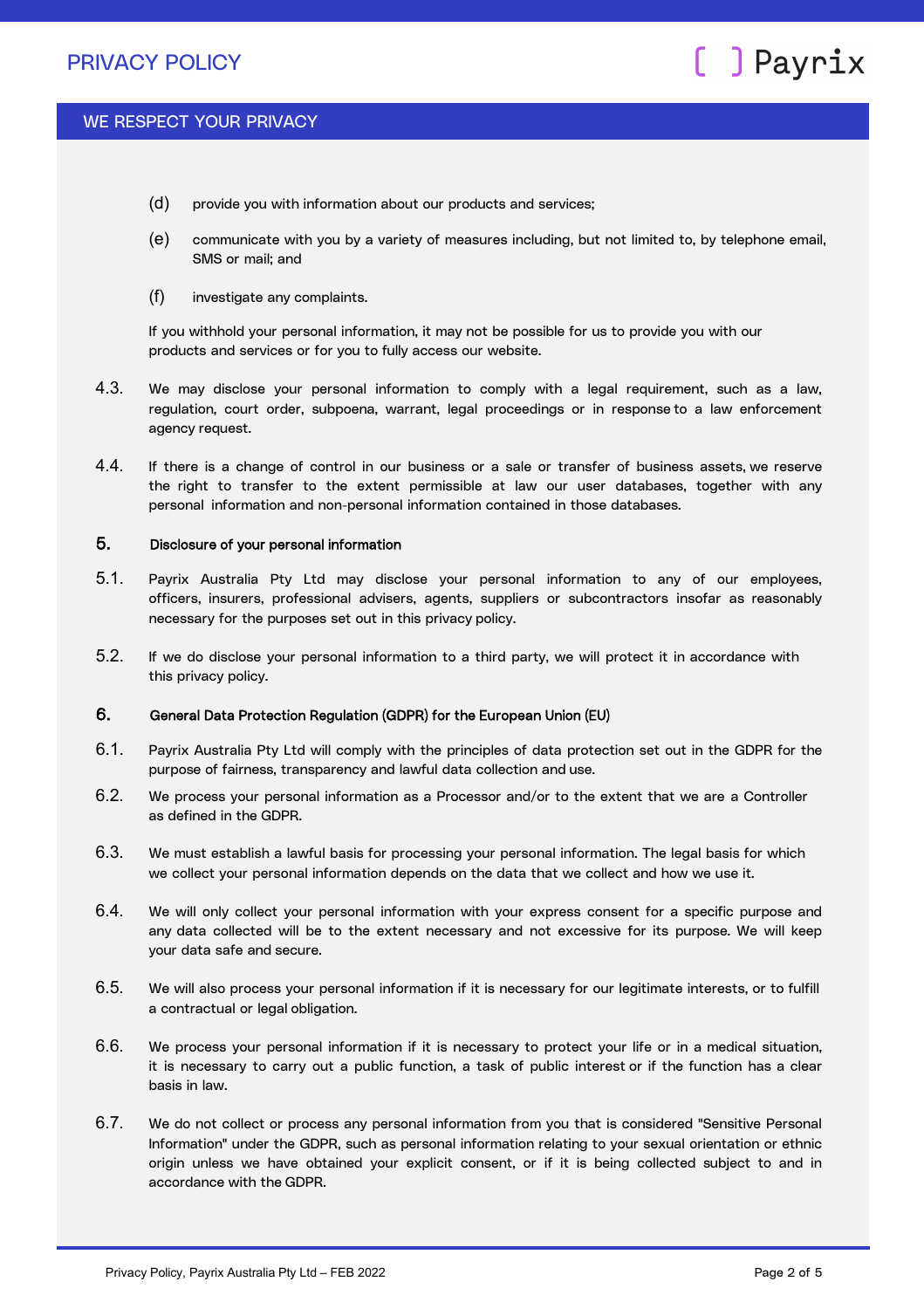### WE RESPECT YOUR PRIVACY

6.8. You must not provide us with your personal information if you are under the age of 16 without the consent of your parent or someone who has parental authority for you. Wedo not knowingly collect or process the personal information of children.

### 7. Your rights under the GDPR

- 7.1. If you are an individual residing in the EU, you have certain rights as to how your personal information is obtained and used. Payrix Australia Pty Ltd complies with your rights under the GDPR as to how your personal information is used and controlled ifyou are an individual residing in the EU
- 7.2. Except as otherwise provided in the GDPR, you have the following rights:
	- (a) to be informed how your personal information is being used;
	- (b) access your personal information (we will provide you with a free copy of it);
	- (c) to correct your personal information if it is inaccurate or incomplete;
	- (d) to delete your personal information (also known as "the right to be forgotten");
	- (e) to restrict processing of your personal information;
	- (f) to retain and reuse your personal information for your own purposes;
	- (g) to object to your personal information being used; and
	- (h) to object against automated decision making and profiling.
- 7.3. Please contact us at any time to exercise your rights under the GDPR at the contact details in this Privacy Policy.
- 7.4. We may ask you to verify your identity before acting on any of your requests.

#### 8. Hosting and International Data Transfers

- 8.1. Information that we collect may from time to time be stored, processed in or transferred between parties or sites located in countries outside of Australia. These may include, but are not limited to Australia, United States, United Kingdom, Singapore, Canada.
- 8.2. We and our other group companies have offices and/or facilities in Australia, United States, United Kingdom, Singapore, Canada. Transfers to each of these countries will be protected by appropriate safeguards, these include one or more of the following: the use of standard data protection clauses adopted or approved by the European Commission which you can obtain from the European Commission Website; the use of binding corporate rules, a copy of which you can obtain from Payrix Australia Pty Ltd's Data Protection Officer.
- 8.3. The hosting facilities for our website are situated in Australia, United States, United Kingdom, Singapore, Canada. Transfers to each of these Countries will be protected by appropriate safeguards, these include one or more of the following: the use of standard data protection clauses adopted or approved by the European Commissionwhich you can obtain from the European Commission Website; the use of binding corporate rules, a copy of which you can obtain from Payrix Australia Pty Ltd's Data Protection Officer.
- 8.4. Our Suppliers and Contractors are situated in Australia, United States, United Kingdom, Singapore, Canada. Transfers to each of these Countries will be protected by appropriate safeguards, these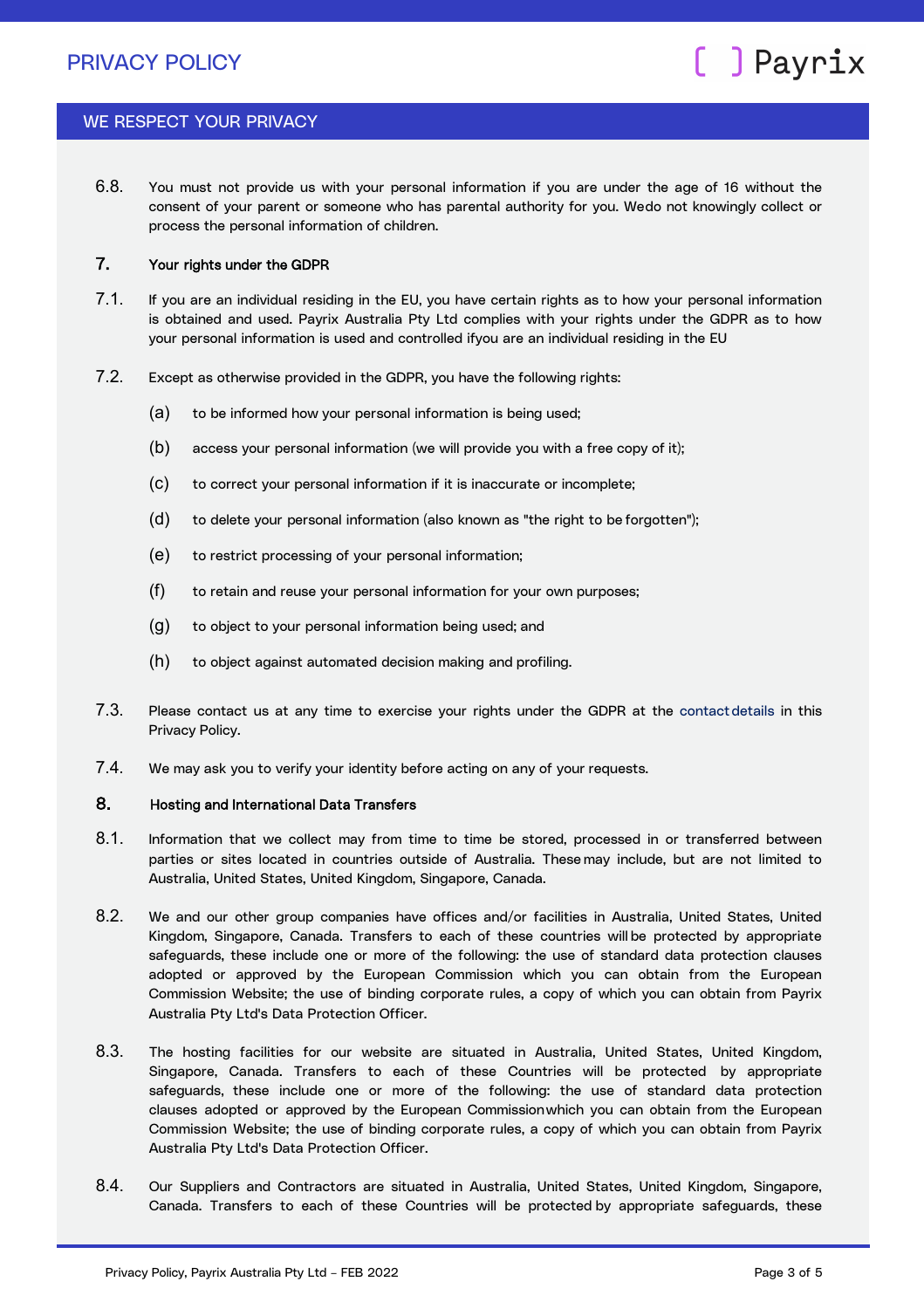### WE RESPECT YOUR PRIVACY

include one or more of the following: the use of standard data protection clauses adopted or approved by the European Commissionwhich you can obtain from the European Commission Website; the use of binding corporate rules, a copy of which you can obtain from Payrix Australia Pty Ltd's Data Protection Officer.

8.5. You acknowledge that personal data that you submit for publication through our website or services may be available, via the internet, around the world. We cannotprevent the use (or misuse) of such personal data by others.

### 9. Security of your personal information

- 9.1. Payrix Australia Pty Ltd is committed to ensuring that the information you provide to us is secure. In order to prevent unauthorised access or disclosure, we have put in place suitable physical, electronic and managerial procedures to safeguard and secure information and protect it from misuse, interference, loss and unauthorised access, modification and disclosure.
- 9.2. Where we employ data processors to process personal information on our behalf, we only do so on the basis that such data processors comply with the requirements under the GDPR and that have adequate technical measures in place to protect personal information against unauthorised use, loss and theft.
- 9.3. The transmission and exchange of information is carried out at your own risk. We cannot guarantee the security of any information that you transmit to us, or receive from us. Although we take measures to safeguard against unauthorised disclosures of information, we cannot assure you that personal

information that we collect will not bedisclosed in a manner that is inconsistent with this Privacy Policy.

#### 10. Access to your personal information

- 10.1. You may request details of personal information that we hold about you in accordance with the provisions of the Privacy Act 1988 (Cth), and to the extent applicable the EU GDPR. If you would like a copy of the information which we hold about you or believe that any information we hold on you is inaccurate, out of date, incomplete, irrelevant or misleading, please email us at [privacy@Payrix.com.au](mailto:privacy@Payrix.com.au)
- 10.2. We reserve the right to refuse to provide you with information that we hold about you, in certain circumstances set out in the Privacy Act or any other applicable law.

### 11. Complaints about privacy

11.1. If you have any complaints about our privacy practices, please feel free to send in details of your complaints to [privacy@Payrix.com.au. W](mailto:privacy@Payrix.com.au)e take complaints very seriously and will respond shortly after receiving written notice of your complaint.

### 12. Changes to Privacy Policy

12.1. Please be aware that we may change this Privacy Policy in the future. We may modifythis Policy at any time, in our sole discretion and all modifications will be effective immediately upon our posting of the modifications on our website or notice board. Please check back from time to time to review our Privacy Policy.

### 13. Website

13.1. When you visit our website

When you come to our website (www.payrix.com/au), we may collect certain information such as browser type, operating system, website visited immediately before coming to our site, etc. This